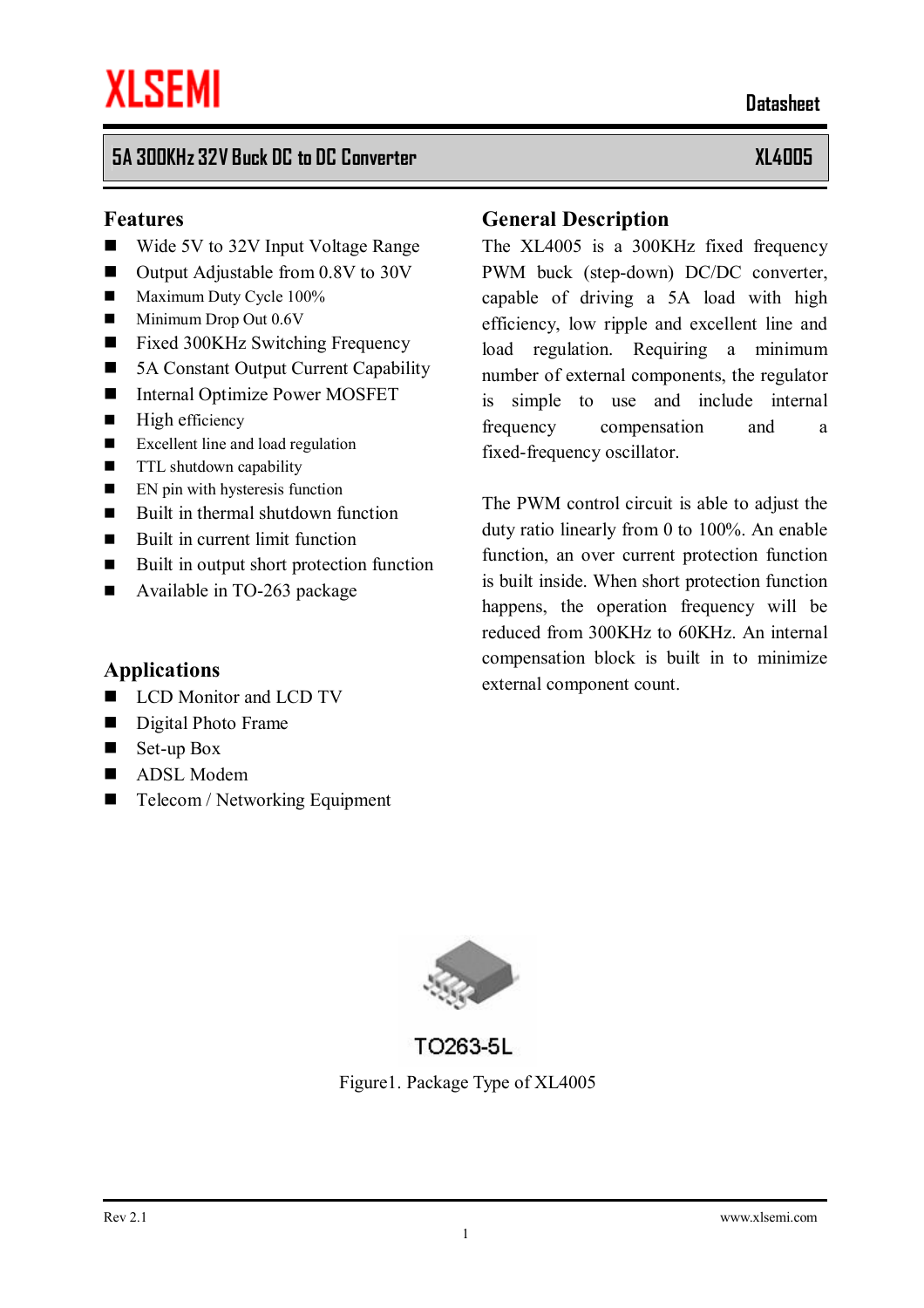

# **5A 300KHz 32V Buck DC to DC Converter XL4005**

# **Pin Configurations**





Table 1 Pin Description

| <b>Pin Number</b> | <b>Pin Name</b> | <b>Description</b>                                                                                                                                                                                                      |
|-------------------|-----------------|-------------------------------------------------------------------------------------------------------------------------------------------------------------------------------------------------------------------------|
|                   | <b>GND</b>      | Ground Pin. Care must be taken in layout. This pin should be<br>placed outside of the Schottky Diode to output capacitor<br>ground path to prevent switching current spikes from inducing<br>voltage noise into XL4005. |
| 2                 | <b>FB</b>       | Feedback Pin (FB). Through an external resistor divider<br>network, FB senses the output voltage and regulates it. The<br>feedback threshold voltage is 0.8V.                                                           |
| 3                 | <b>SW</b>       | Power Switch Output Pin (SW). SW is the switch node that<br>supplies power to the output.                                                                                                                               |
| 4                 | EN              | Enable Pin. Drive EN pin high to turn on the device, drive it<br>low to turn it off.                                                                                                                                    |
| 5                 | VIN             | Supply Voltage Input Pin. XL4005 operates from a 5V to 32V<br>DC voltage. Bypass Vin to GND with a suitably large<br>capacitor to eliminate noise on the input.                                                         |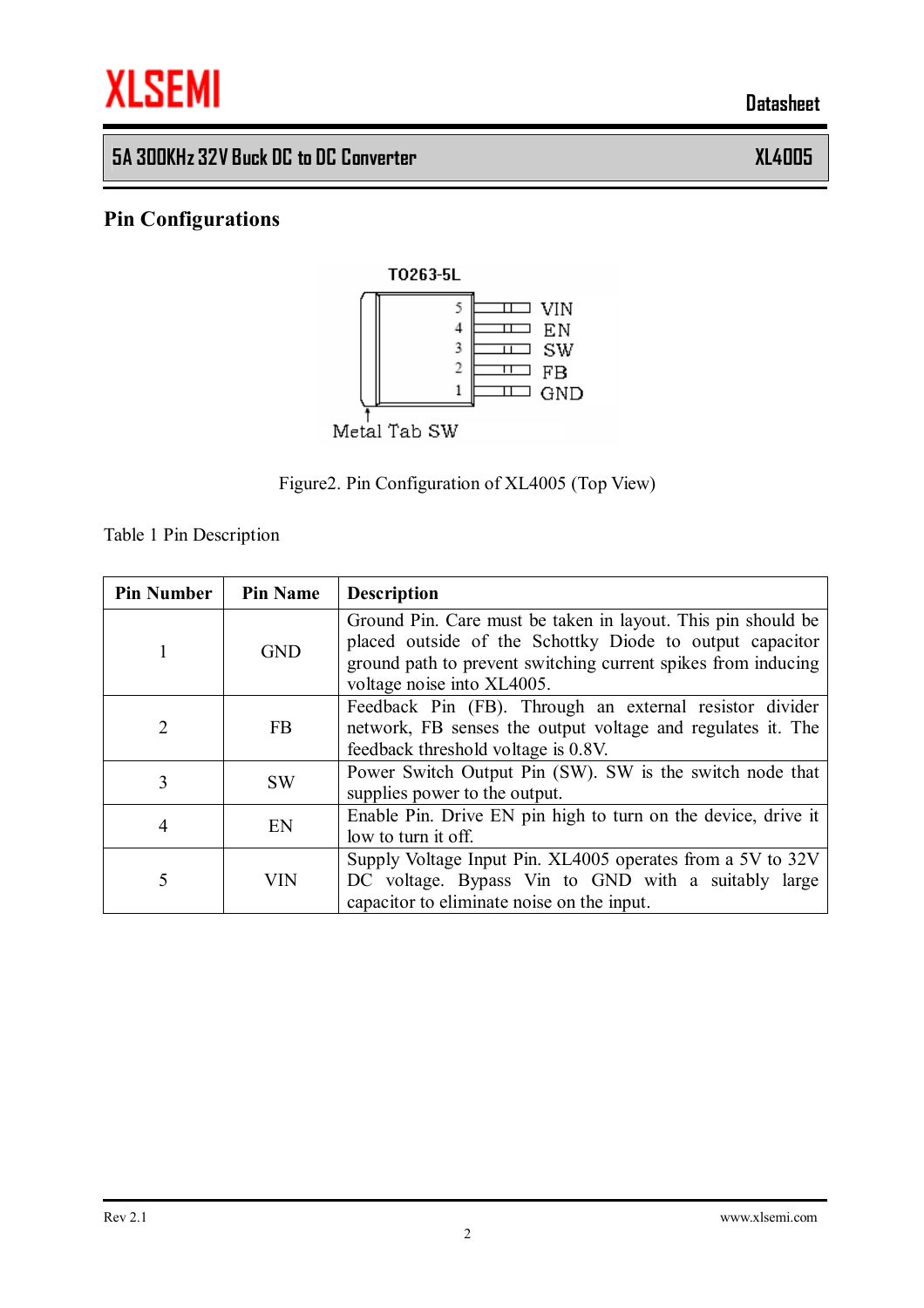# **XLSEMI**

**5A 300KHz 32V Buck DC to DC Converter XL4005** 

 **Datasheet**

#### **Function Block**



Figure3. Function Block Diagram of XL4005

## **Typical Application Circuit**



Figure4. XL4005 Typical Application Circuit 24V~5V/5A

Rev 2.1 [www.xlsemi.com](http://www.xlsemi.com)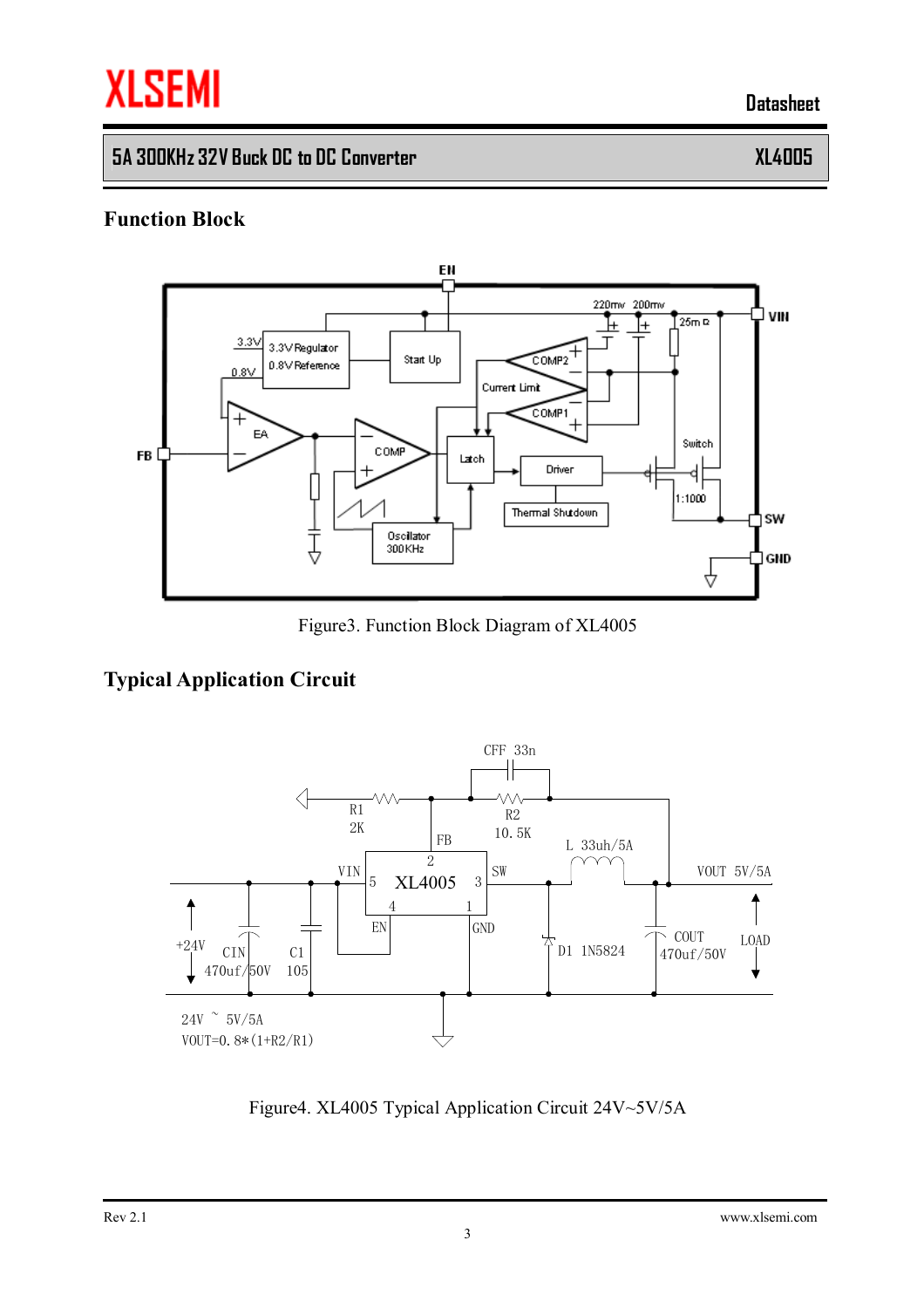### **5A 300KHz 32V Buck DC to DC Converter XL4005**

#### **Ordering Information**

| <b>Order Information</b> | Marking ID | Package Type            | <b>Packing Type Supplied As</b> |
|--------------------------|------------|-------------------------|---------------------------------|
| XL4005E1                 | XL4005E1   | $\overline{1}$ TO263-5L | 800 Units on Tape & Reel        |

XLSEMI Pb-free products, as designated with "E1" suffix in the par number, are RoHS compliant.

#### **Absolute Maximum Ratings(Note1)**

| <b>Parameter</b>                             | <b>Symbol</b>       | Value              | Unit          |
|----------------------------------------------|---------------------|--------------------|---------------|
| Input Voltage                                | Vin                 | $-0.3$ to 35       | V             |
| Feedback Pin Voltage                         | $\rm V_{FB}$        | $-0.3$ to Vin      | V             |
| EN Pin Voltage                               | $\rm V_{EN}$        | $-0.3$ to Vin      | $\rm V$       |
| <b>Output Switch Pin Voltage</b>             | $V_{\text{Output}}$ | $-0.3$ to Vin      | $\rm V$       |
| Power Dissipation                            | $P_D$               | Internally limited | mW            |
| Thermal Resistance (TO263)                   |                     | 30                 | $\rm ^{o}C/W$ |
| (Junction to Ambient, No Heatsink, Free Air) | $R_{JA}$            |                    |               |
| <b>Operating Junction Temperature</b>        | $T_{\rm J}$         | $-40$ to 125       | $\rm ^{o}C$   |
| <b>Storage Temperature</b>                   | $T_{STG}$           | $-65$ to 150       | $\rm ^{o}C$   |
| Lead Temperature (Soldering, 10 sec)         | $T_{LEAD}$          | 260                | $\rm ^{o}C$   |
| ESD (HBM)                                    |                     | 2000               | $\bf V$       |

**Note1:** Stresses greater than those listed under Maximum Ratings may cause permanent damage to the device. This is a stress rating only and functional operation of the device at these or any other conditions above those indicated in the operation is not implied. Exposure to absolute maximum rating conditions for extended periods may affect reliability.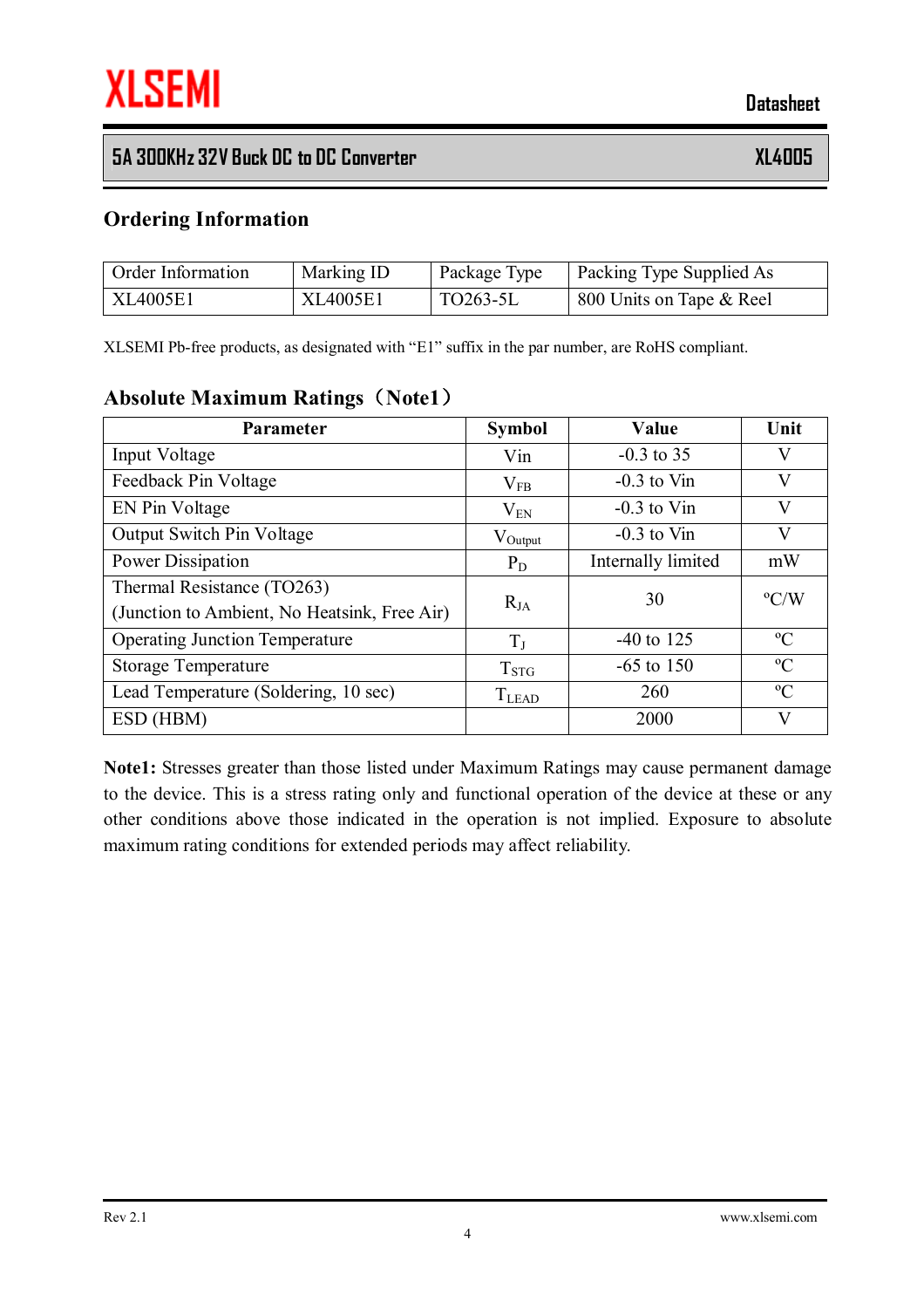# **5A 300KHz 32V Buck DC to DC Converter XL4005**

#### **XL4005 Electrical Characteristics**

 $T_a = 25 \degree$ C; unless otherwise specified.

| <b>Symbol</b>                          | Parameter           | <b>Test Condition</b>                                | Min.  | Typ. | Max.  | Unit |  |  |
|----------------------------------------|---------------------|------------------------------------------------------|-------|------|-------|------|--|--|
| System parameters test circuit figure4 |                     |                                                      |       |      |       |      |  |  |
| <b>VFB</b>                             | Feedback<br>Voltage | $V$ in = 5V to 32V, Vout=5V<br>Iload= $0.5A$ to $5A$ | 0.776 | 0.8  | 0.824 |      |  |  |
| Efficiency                             |                     | $Vin=12V$ , Vout=5V<br>$Iout=5A$                     |       | 90   |       | $\%$ |  |  |

#### **Electrical Characteristics (DC Parameters)**

Vin = 12V, GND=0V, Vin & GND parallel connect a 220uf/50V capacitor; Iout=500mA,  $T_a$  = 25℃; the others floating unless otherwise specified.

| <b>Parameters</b>              | <b>Symbol</b>     | <b>Test Condition</b>                      | Min. | Typ.         | Max. | Unit          |
|--------------------------------|-------------------|--------------------------------------------|------|--------------|------|---------------|
| Input operation voltage        | Vin               |                                            | 5    |              | 32   | V             |
| <b>Shutdown Supply Current</b> | I <sub>STBY</sub> | $V_{EN} = 0V$                              |      | 60           | 200  | uA            |
| Quiescent Supply Current       | $I_q$             | $V_{EN}$ = 2V,<br>$V_{FB} = V_{1n}$        |      | 3            | 5    | mA            |
| <b>Oscillator Frequency</b>    | Fosc              |                                            | 240  | 300          | 360  | Khz           |
| <b>Switch Current Limit</b>    | $I_{L}$           | $V_{FB} = 0$                               |      | 8            |      | A             |
| <b>EN Pin Threshold</b>        | $V_{EN}$          | High (Regulator ON)<br>Low (Regulator OFF) |      | 1.4<br>0.8   |      | V             |
| EN Pin Input<br>Leakage        | $I_{H}$           | $V_{EN}$ =2V (ON)                          |      | 1            | 15   | <b>uA</b>     |
| Current                        | $I_L$             | $V_{FN} = 0V$ (OFF)                        |      | $\mathbf{1}$ | 15   | uA            |
| Max. Duty Cycle                | $D_{MAX}$         | $V_{FB} = 0V$                              |      | 100          |      | $\frac{0}{0}$ |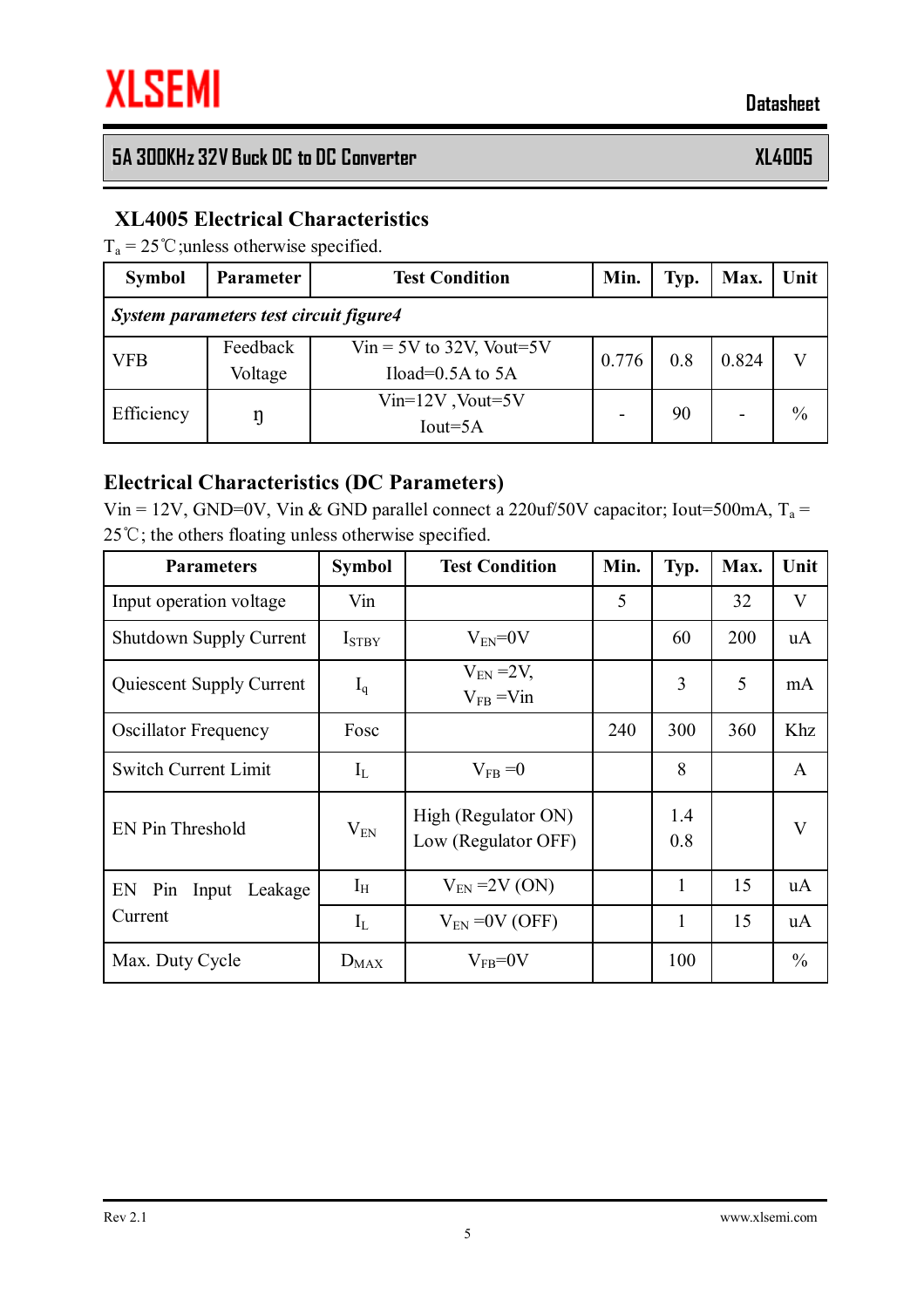#### **5A 300KHz 32V Buck DC to DC Converter XL4005**

### **Test Circuit and Layout guidelines**



Figure5. Standard Test Circuits and Layout Guides

Select R1 to be approximately 2K, use a 1% resistor for best stability.

C1 and CFF are optional; in order to increase stability and reduce the input power line noise, CIN and C1 must be placed near to VIN and GND;

For output voltages greater than approximately 10V, an additional capacitor CFF is required. The compensation capacitor is typically between 100 pf and 33 nf, and is wired in parallel with the output voltage setting resistor, R2. It provides additional stability for high output voltage, low input-output voltages, and/or very low ESR output capacitors, such as solid tantalum capacitors.

CFF=1/(31\*1000\*R2); This capacitor type can be ceramic, plastic, silver mica, etc. (Because of the unstable characteristics of ceramic capacitors made with Z5U material, they are not recommended.)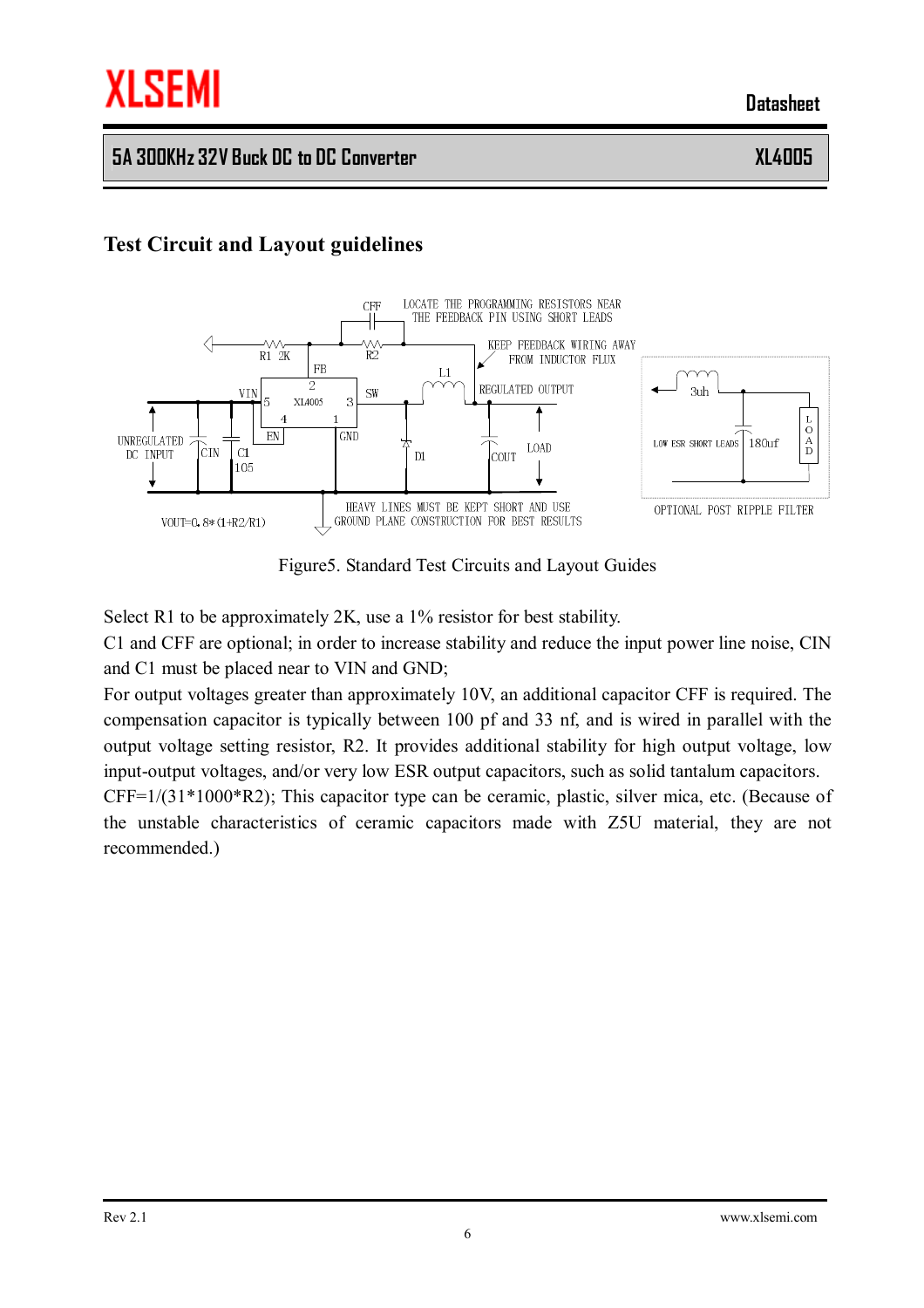# **5A 300KHz 32V Buck DC to DC Converter XL4005**

# **Schottky Diode Selection Table**

| Current | Surface    | Through    | VR (The same as system maximum input voltage) |               |               |               |               |
|---------|------------|------------|-----------------------------------------------|---------------|---------------|---------------|---------------|
|         | Mount      | Hole       |                                               |               |               |               |               |
|         |            |            | 20V                                           | 30V           | 40V           | 50V           | 60V           |
| 1A      |            | $\sqrt{ }$ | 1N5817                                        | 1N5818        | 1N5819        |               |               |
|         |            |            |                                               |               |               |               |               |
|         |            | $\sqrt{ }$ | 1N5820                                        | 1N5821        | 1N5822        |               |               |
| 3A      |            | $\sqrt{ }$ | <b>MBR320</b>                                 | <b>MBR330</b> | <b>MBR340</b> | <b>MBR350</b> | <b>MBR360</b> |
|         | $\sqrt{ }$ |            | <b>SK32</b>                                   | <b>SK33</b>   | <b>SK34</b>   | <b>SK35</b>   | <b>SK36</b>   |
|         | $\sqrt{ }$ |            |                                               | 30WQ03        | 30WQ04        | 30WQ05        |               |
|         |            | $\sqrt{ }$ |                                               | 31DQ03        | 31DQ04        | 31DQ05        |               |
|         |            | $\sqrt{ }$ | SR302                                         | <b>SR303</b>  | <b>SR304</b>  | SR305         | <b>SR306</b>  |
|         |            |            |                                               |               |               |               |               |
| 5A      |            | $\sqrt{ }$ | 1N5823                                        | 1N5824        | 1N5825        |               |               |
|         |            | $\sqrt{ }$ | SR502                                         | <b>SR503</b>  | <b>SR504</b>  | <b>SR505</b>  | <b>SR506</b>  |
|         |            | $\sqrt{ }$ | <b>SB520</b>                                  | <b>SB530</b>  | SB540         | <b>SB550</b>  | <b>SB560</b>  |
|         | $\sqrt{ }$ |            |                                               | 50WQ03        | 50WQ04        | 50WQ05        |               |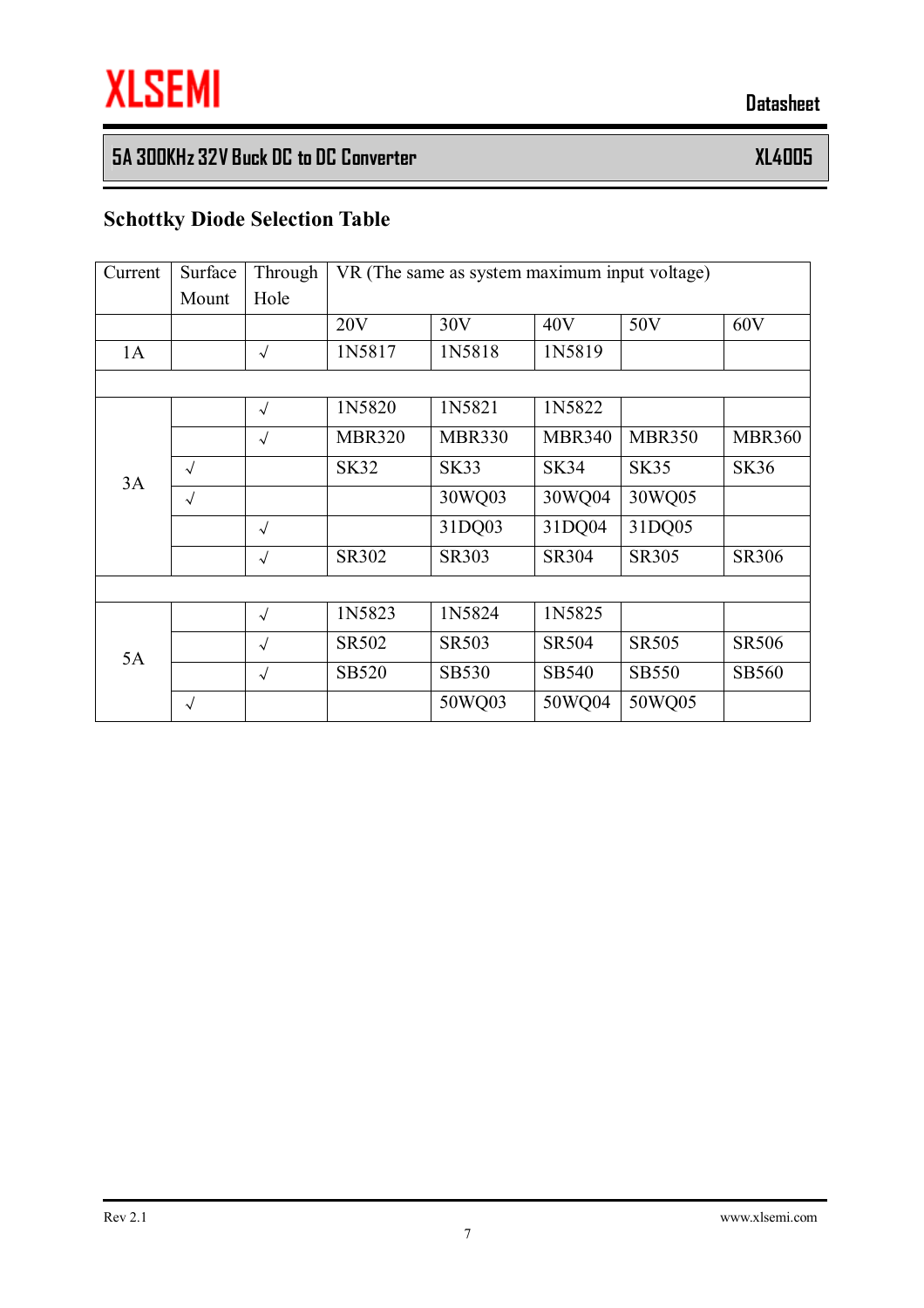### **5A 300KHz 32V Buck DC to DC Converter XL4005**

# **Typical System Application for 24V ~ 12V/4A Version**



Figure6. XL4005 System Parameters Test Circuit (24V ~ 12V/4A)

**Typical System Application for 24V ~ 5V/5A** 



Figure 7. XL4005 System Parameters Test Circuit  $(24V \sim 5V/5A)$